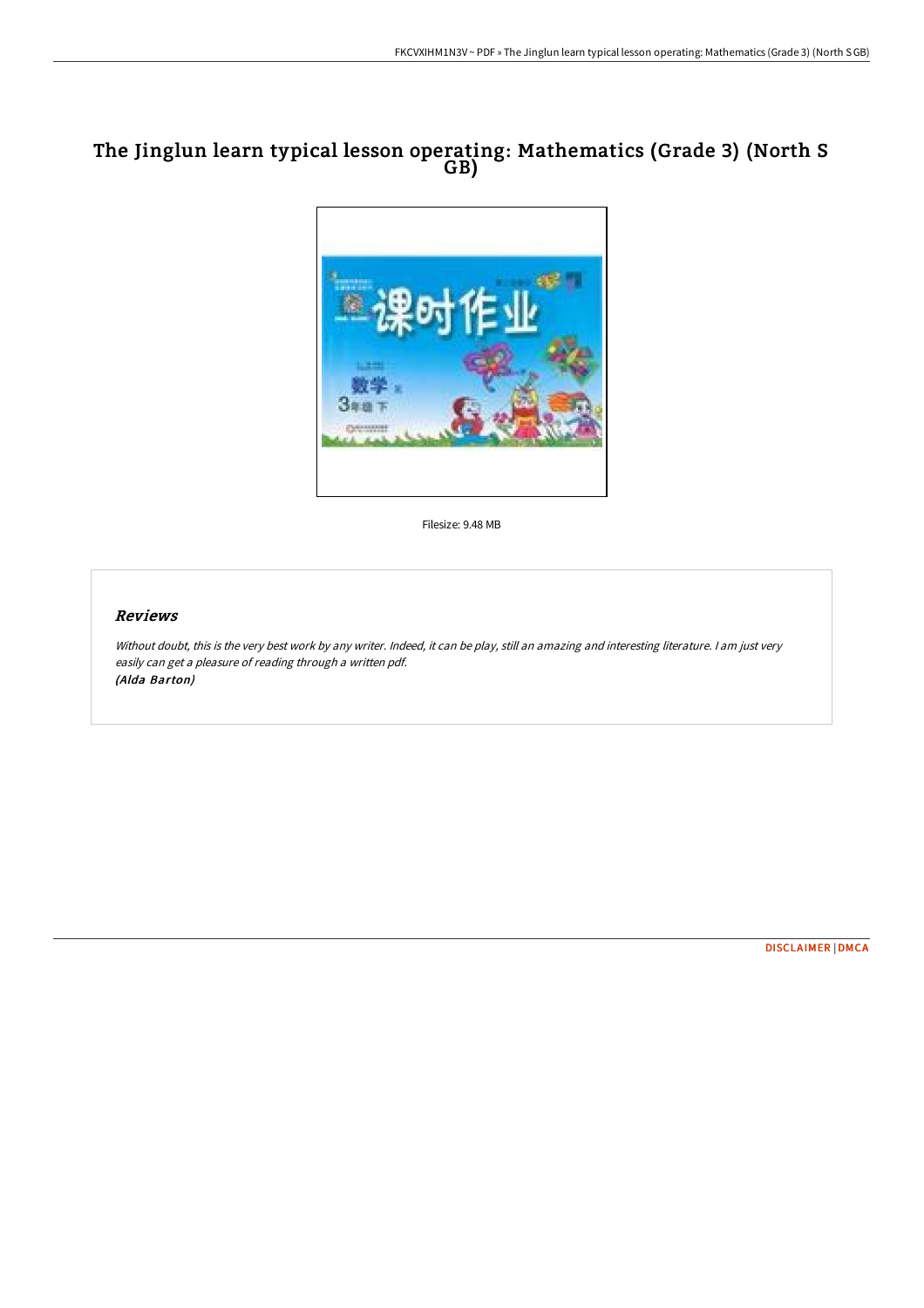### THE JINGLUN LEARN TYPICAL LESSON OPERATING: MATHEMATICS (GRADE 3) (NORTH S GB)



To get The Jinglun learn typical lesson operating: Mathematics (Grade 3) (North S GB) eBook, make sure you access the web link under and save the file or gain access to other information which might be relevant to THE JINGLUN LEARN TYPICAL LESSON OPERATING: MATHEMATICS (GRADE 3) (NORTH S GB) ebook.

paperback. Book Condition: New. Ship out in 2 business day, And Fast shipping, Free Tracking number will be provided after the shipment.Paperback. Pages. Number The aim is: 82 Language: Chinese. The Jinglun learn typical class jobs: mathematics (grade 3) (prepared by the North S-GB) closely in the content of textbooks. the emphasis on basic subject of innovative and flexible. layered strong; be done in the form of synchronization with classroom teaching. to enable teachers to classroom learning synchronous feedback and phase of testing. The Jinglun learn typical class operations: Mathematics (Grade 3) (North S GB) compared with similar books. there are several notable features: synchronization. the real with the classroom teaching hours to practice. Jinglun school Code class jobs: mathematics (grade 3 under) (North S country subscript) based on actual classroom teaching needs set up the following columns: the basis of training. focused on examining each lesson vocabulary. new words and focus statement; integrated application pay attention to the consolidation of the major and difficult knowledge; expand upgrade have extended the context of the phrase accumulation. word imitation imitation sentences. the kinds of questions flexible and interesting. Group test volume is combing the knowledge. highlighting the functionality of the review. Two. the answer explain. Difficult subject with a detailed problem-solving ideas or methods of coaching. Third. the convenient and practical. A. Class to practice the amount of design for the complete l page or two. and convenient for teachers to mark. Two. Group test volume. volume of mid-term test. final test volume. with particular reference to the answer. separate pages to facilitate the usual test.Four Satisfaction guaranteed,or money back.

 $\overline{p}$ Read The Jinglun learn typical lesson operating: [Mathematics](http://www.dailydocs.site/the-jinglun-learn-typical-lesson-operating-mathe-1.html) (Grade 3) (North S GB) Online  $\blacksquare$ Download PDF The Jinglun learn typical lesson operating: [Mathematics](http://www.dailydocs.site/the-jinglun-learn-typical-lesson-operating-mathe-1.html) (Grade 3) (North S GB)